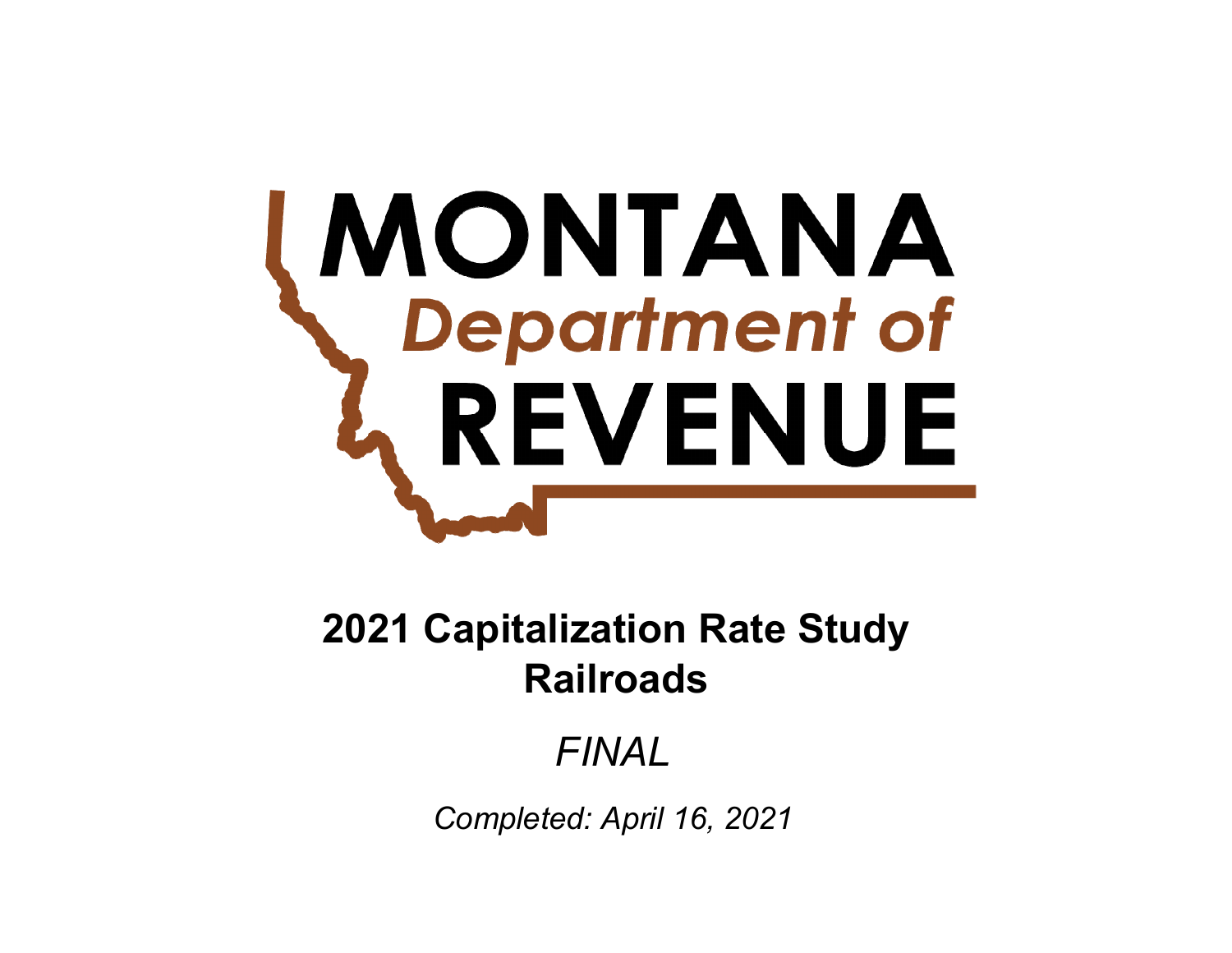# **Yield Capitalization Rate Conclusion**

# **Industry: Railroads**

**2021 Assessment Year**

| Capital Structure <sup>[1]</sup><br>Equity<br>Debt                     | $80.00\%$<br>20.00% |           |  |  |  |  |
|------------------------------------------------------------------------|---------------------|-----------|--|--|--|--|
| <b>Equity Cost of Capital</b>                                          |                     | Weighting |  |  |  |  |
| Capital Asset Pricing Model - Ex Post <sup>[2]</sup>                   | 9.43%               | 35%       |  |  |  |  |
| Capital Asset Pricing Model - Ex Ante <sup>[2]</sup>                   | 7.67%               | 35%       |  |  |  |  |
| 3 Stage Dividend Discount Model - Dividends <sup>[3]</sup>             | 6.35%               | 15%       |  |  |  |  |
| 3 Stage Dividend Discount Model - Earnings <sup>[3]</sup>              | 7.60%               | 15%       |  |  |  |  |
| <b>Weighted Average</b>                                                | 8.07%               | 100%      |  |  |  |  |
| Selected Cost of Equity                                                | 8.07%               |           |  |  |  |  |
| <b>Debt Cost of Capital</b>                                            |                     | Weighting |  |  |  |  |
| A - Mergent's - Avg. YTM of A Rated Corporate Bonds <sup>[4]</sup>     | 272%                | $0\%$     |  |  |  |  |
| Baa - Mergent's - Avg. YTM of Baa Rated Corporate Bonds <sup>[4]</sup> | 3.16%               | 100%      |  |  |  |  |
| Ba - MTDOR - Avg. YTM of Ba Rated Corporate Bonds <sup>[5]</sup>       | 6.54%               | 0%        |  |  |  |  |
| <b>Weighted Average</b>                                                | 3.16%               | 100%      |  |  |  |  |
| Selected Cost of Debt                                                  | 3.16%               |           |  |  |  |  |
| <b>Weighted Average Cost of Capital (WACC)</b>                         |                     |           |  |  |  |  |

| Source of             | Capital          |                        | <b>Marginal Tax</b> | <b>After-tax Cost</b> |                      |
|-----------------------|------------------|------------------------|---------------------|-----------------------|----------------------|
| <b>Capital</b>        | <b>Structure</b> | <b>Cost of Capital</b> | Rate                | of Capital            | <b>Weighted Cost</b> |
| Equity                | 80.00%           | 8.07%                  |                     | 8.07%                 | 6.46%                |
| Debt                  | 20.00%           | 3.16%                  | 24.00%              | 2.40%                 | 0.48%                |
| <b>WACC</b>           | $100.00\%$       |                        |                     |                       | 6.94%                |
| <b>WACC (Rounded)</b> |                  |                        |                     |                       | 6.95%                |

#### Notes

[1] From worksheet: Capital Structure

[2] From worksheet: Capital Asset Pricing Model Summary

[3] From worksheet: Yield Equity Summary

[4] January 2021, Mergent Bond Record

[5] Montana Department of Revenue High Yield Debt Study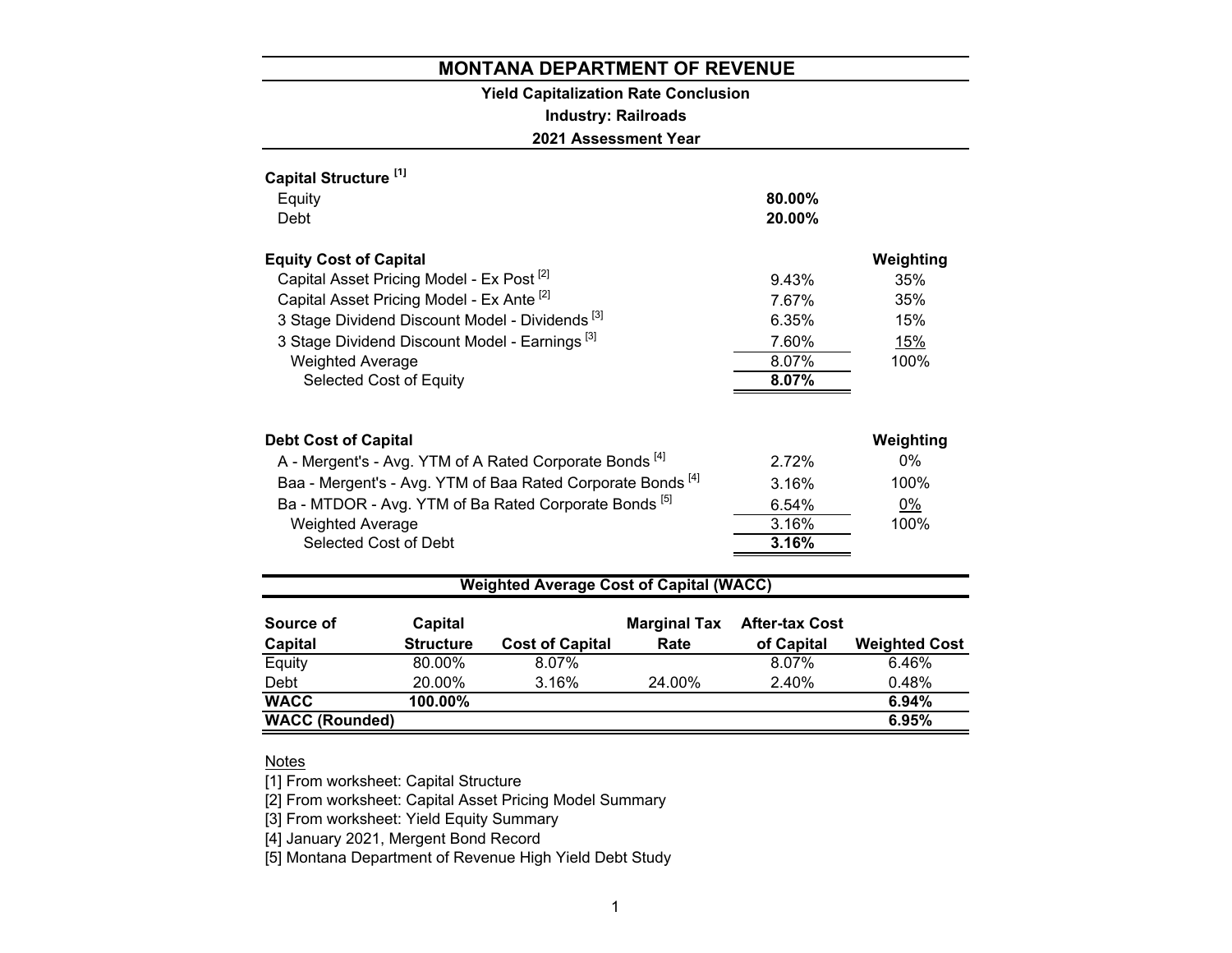# **2021 Assessment Year Industry: Railroads Direct Capitalization Rate Conclusion**

| Capital Structure <sup>[1]</sup><br>Equity<br>Debt | 80.00%<br>20.00% |
|----------------------------------------------------|------------------|
| Equity Capitalization Rate <sup>[2]</sup>          |                  |
| NOI After-tax                                      | 4.35%            |
| <b>GCF</b>                                         | 6.10%            |
| Debt Capitalization Rate <sup>[3]</sup>            |                  |
| <b>Calculated Current Yield</b>                    | 3.85%            |

| <b>NOI After-tax Direct Capitalization Rate</b> |                             |                        |                             |                                     |                                    |  |  |
|-------------------------------------------------|-----------------------------|------------------------|-----------------------------|-------------------------------------|------------------------------------|--|--|
| Source of<br>Capital                            | Capital<br><b>Structure</b> | Capitalization<br>Rate | <b>Marginal Tax</b><br>Rate | After-tax<br>Capitalization<br>Rate | Weighted<br>Capitalization<br>Rate |  |  |
| Equity                                          | 80.00%                      | 4.35%                  |                             | 4.35%                               | 3.48%                              |  |  |
| Debt                                            | 20.00%                      | 3.85%                  | 24.00%                      | 2.93%                               | 0.59%                              |  |  |
| <b>Total</b>                                    | 100.00%                     |                        |                             |                                     | 4.07%                              |  |  |
| <b>Total (Rounded)</b>                          |                             |                        |                             |                                     | 4.10%                              |  |  |

| <b>GCF Direct Capitalization Rate</b> |                             |                        |                             |                                     |                                    |  |  |  |
|---------------------------------------|-----------------------------|------------------------|-----------------------------|-------------------------------------|------------------------------------|--|--|--|
| Source of<br><b>Capital</b>           | Capital<br><b>Structure</b> | Capitalization<br>Rate | <b>Marginal Tax</b><br>Rate | After-tax<br>Capitalization<br>Rate | Weighted<br>Capitalization<br>Rate |  |  |  |
| Equity                                | 80.00%                      | 6.10%                  |                             | 6.10%                               | 4.88%                              |  |  |  |
| Debt                                  | 20.00%                      | 3.85%                  | 24.00%                      | 2.93%                               | 0.59%                              |  |  |  |
| <b>WACC</b>                           | 100.00%                     |                        |                             |                                     | 5.47%                              |  |  |  |
| <b>Total (Rounded)</b>                |                             |                        |                             |                                     | 5.50%                              |  |  |  |

<u>Notes:</u>

[1] From worksheet: Capital Structure

[2] From worksheet: Direct Equity Summary

[3] From worksheet: Calculated Current Yield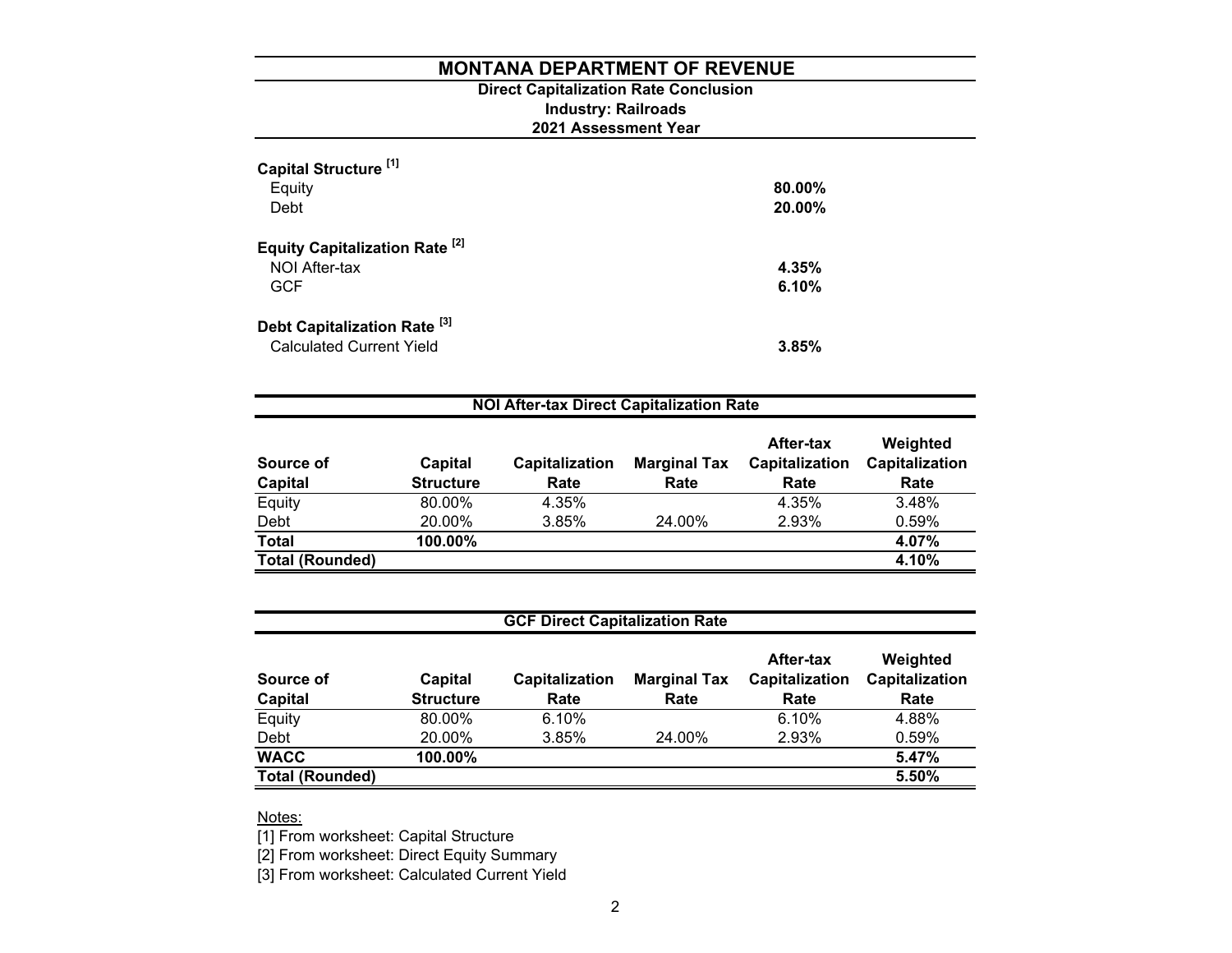# **Selection of Guideline Companies**

**Industry: Railroads**

# **2021 Assessment Year**

# **Screening Requirements:**

The universe of companies is all companies listed in Value Line under the Railroad industry.

Companies were then selected using the following screening criteria:

1. Primarily provides rail, intermodal transportation, and rail‐to‐truck transload services.

2. Actively traded on an American exchange.

3. Headquartered / incorporated in the United States

4. No significant merger & acquisition activity during the year.

|                |              | <b>Actively</b> |                 | <b>Consider as</b> |                         |                  |             |
|----------------|--------------|-----------------|-----------------|--------------------|-------------------------|------------------|-------------|
|                | Primarily    | Traded on an    | Headquartered/I | Potential          | <b>Not Engaged</b>      | Use as           |             |
| <b>Company</b> | provide rail | American        | ncorporated in  | <b>Guideline</b>   | in Material             | <b>Guideline</b> |             |
| <b>Ticker</b>  | services     | Exchange        | the U.S.        | Company            | <b>M&amp;A Activity</b> | Company          | <b>Note</b> |
| <b>CNI</b>     |              |                 | No              |                    |                         |                  |             |
| <b>CP</b>      |              |                 | No              |                    |                         |                  |             |
| <b>CSX</b>     | Yes          | Yes             | Yes             | Yes                | Yes                     | Yes              |             |
| <b>GATX</b>    | No           |                 |                 |                    |                         |                  |             |
| <b>GBX</b>     | No           |                 |                 |                    |                         |                  |             |
| <b>KSU</b>     | Yes          | <b>Yes</b>      | Yes             | Yes                | Yes                     | <b>Yes</b>       |             |
| <b>NSC</b>     | Yes          | Yes             | Yes             | Yes                | Yes                     | <b>Yes</b>       |             |
| RAIL           | No           |                 |                 |                    |                         |                  |             |
| <b>TRN</b>     | No           |                 |                 |                    |                         |                  |             |
| UNP            | Yes          | Yes             | Yes             | Yes                | Yes                     | <b>Yes</b>       |             |
| <b>USDP</b>    | No           |                 |                 |                    |                         |                  |             |
| <b>WAB</b>     | No           |                 |                 |                    |                         |                  |             |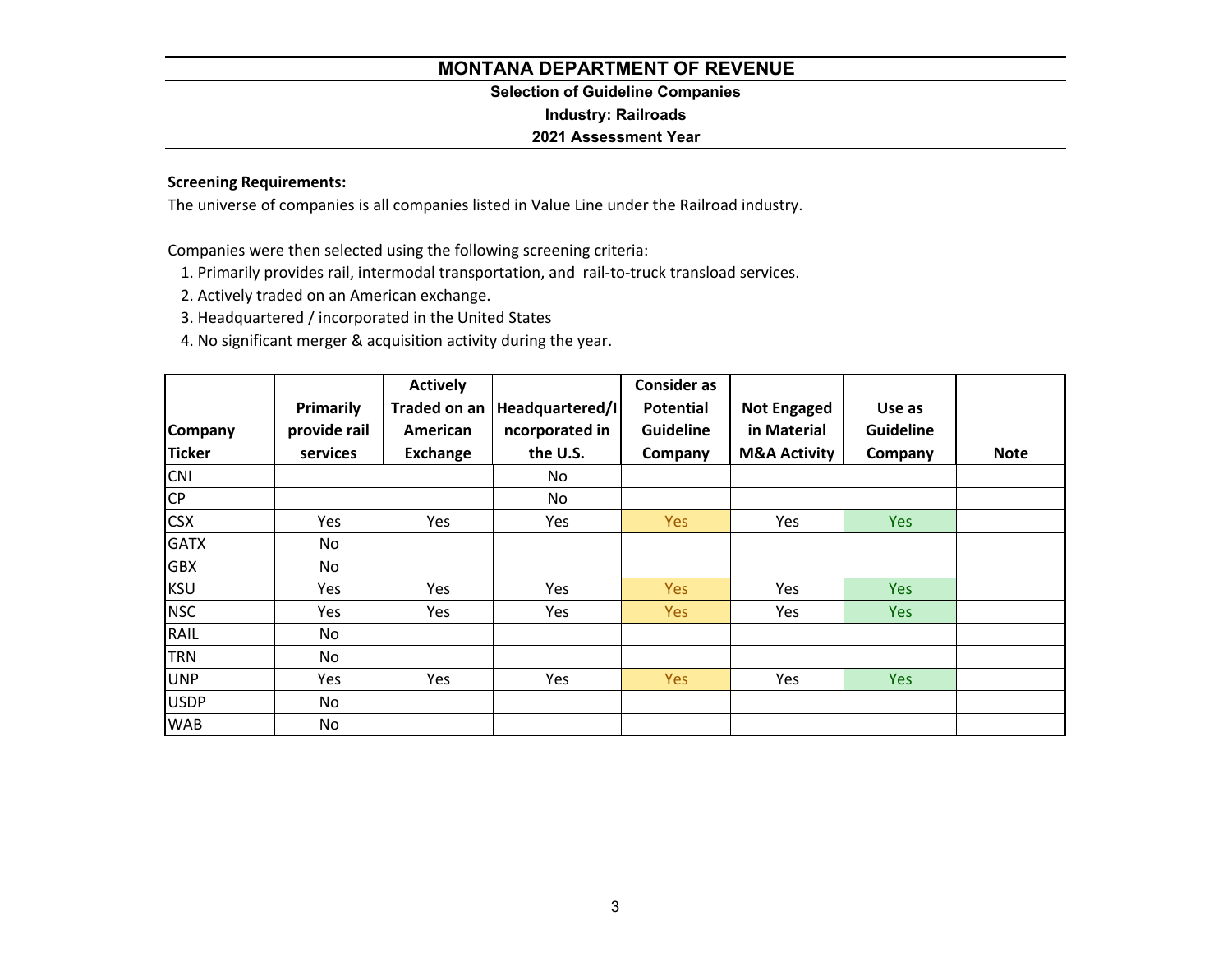## **MONTANA DEPARTMENT OF REVENUE Support for Capital Structure**

# **Industry: Railroads**

#### **2021 Assessment Year**

# *(\$ and Shares Outstanding In Millions, Except Per Share Amounts)*

| A                    | в                   | C               | D          | Е                      |                | G            | н                   |                  |           | n             |          | м                | N                |
|----------------------|---------------------|-----------------|------------|------------------------|----------------|--------------|---------------------|------------------|-----------|---------------|----------|------------------|------------------|
|                      |                     |                 |            |                        | End of         |              |                     |                  |           | Total         |          |                  |                  |
|                      |                     |                 |            |                        | Year           |              |                     |                  |           | Common,       |          |                  |                  |
|                      |                     |                 |            |                        | <b>Closing</b> | <b>MV</b>    |                     |                  | PV of     | Preferred, LT |          |                  |                  |
|                      |                     | <b>Industry</b> | Financial  | <b>Shares</b>          | <b>Stock</b>   | Common       | <b>MV Preferred</b> | <b>MV Long</b>   | Operating | Debt, & Op    |          | %                | % Debt &         |
| <b>Ticker</b>        | Company             | Group           |            | Strength   Outstanding | Price          | <b>Stock</b> | <b>Stock</b>        | <b>Term Debt</b> | Leases    | Leases        | % Common | <b>Preferred</b> | <b>Op Leases</b> |
|                      |                     | Value Line      | Value Line | $10-K$                 | Yahoo          | ExF          | $10-K$              | $10-K$           | 10-K      | $G+H+H+J$     | G/K      | H/K              | $(l+J)/K$        |
|                      |                     |                 |            |                        |                |              | [Note 1]            | [Note 2]         |           |               |          |                  |                  |
| <b>CSX</b>           | CSX Corp.           | RAILROAD B++    |            | 763                    | 90.48          | 68,990       | $\Omega$            | 21,076           | 500       | 90,566        | 76%      | 0%               | 24%              |
| KSU                  | Kansas City South'n | RAILROAD A      |            | 91                     | 203.13         | 18,495       |                     | 4,369            | 70        | 22,939        | 81%      | $0\%$            | 19%              |
| <b>NSC</b>           | Norfolk Southern    | RAILROAD A+     |            | 252                    | 236.65         | 59,659       | 0                   | 16,664           | 433       | 76,756        | 78%      | $0\%$            | 22%              |
| <b>UNP</b>           | Union Pacific       | RAILROAD   A++  |            | 671                    | 207.26         | 139,147      | 0                   | 31,829           | 1,604     | 172,580       | 81%      | $0\%$            | 19%              |
| <b>All Companies</b> |                     |                 |            |                        |                | 286,291      | 5 I                 | 73,938           | 2,607     | 362,841       | 79%      | 0%               | 21%              |
| Average              |                     |                 |            |                        |                |              |                     |                  |           |               | 79%      | $0\%$            | 21%              |
| Median               |                     |                 |            |                        |                |              |                     |                  |           |               | 79%      | $0\%$            | 21%              |
| High                 |                     |                 |            |                        |                |              |                     |                  |           |               | 81%      | $0\%$            | 24%              |
| Low                  |                     |                 |            |                        |                |              |                     |                  |           |               | 76%      | $0\%$            | 19%              |
| <b>Selected</b>      |                     |                 |            |                        |                |              |                     |                  |           |               | 80%      |                  | 20%              |
|                      |                     |                 |            |                        |                |              |                     |                  |           |               |          |                  |                  |

| <b>Notes</b>                                                             |                     |     | Median |     |
|--------------------------------------------------------------------------|---------------------|-----|--------|-----|
| [1] Market value of preferred stock assumed to equal book value          | <b>Current Year</b> | 79% | 0%     | 21% |
| [2] Market value of debt is fair value of long term debt from 10-K notes | Prior Year          | 78% | 0%     | 22% |
|                                                                          | 2 Years Prior       | 77% | 0%     | 23% |
| MCA 15-1-210, rationale for changes to guideline companies:              | 3 Year Average      | 78% | 0%     | 22% |

2021 - No changes to guideline companies.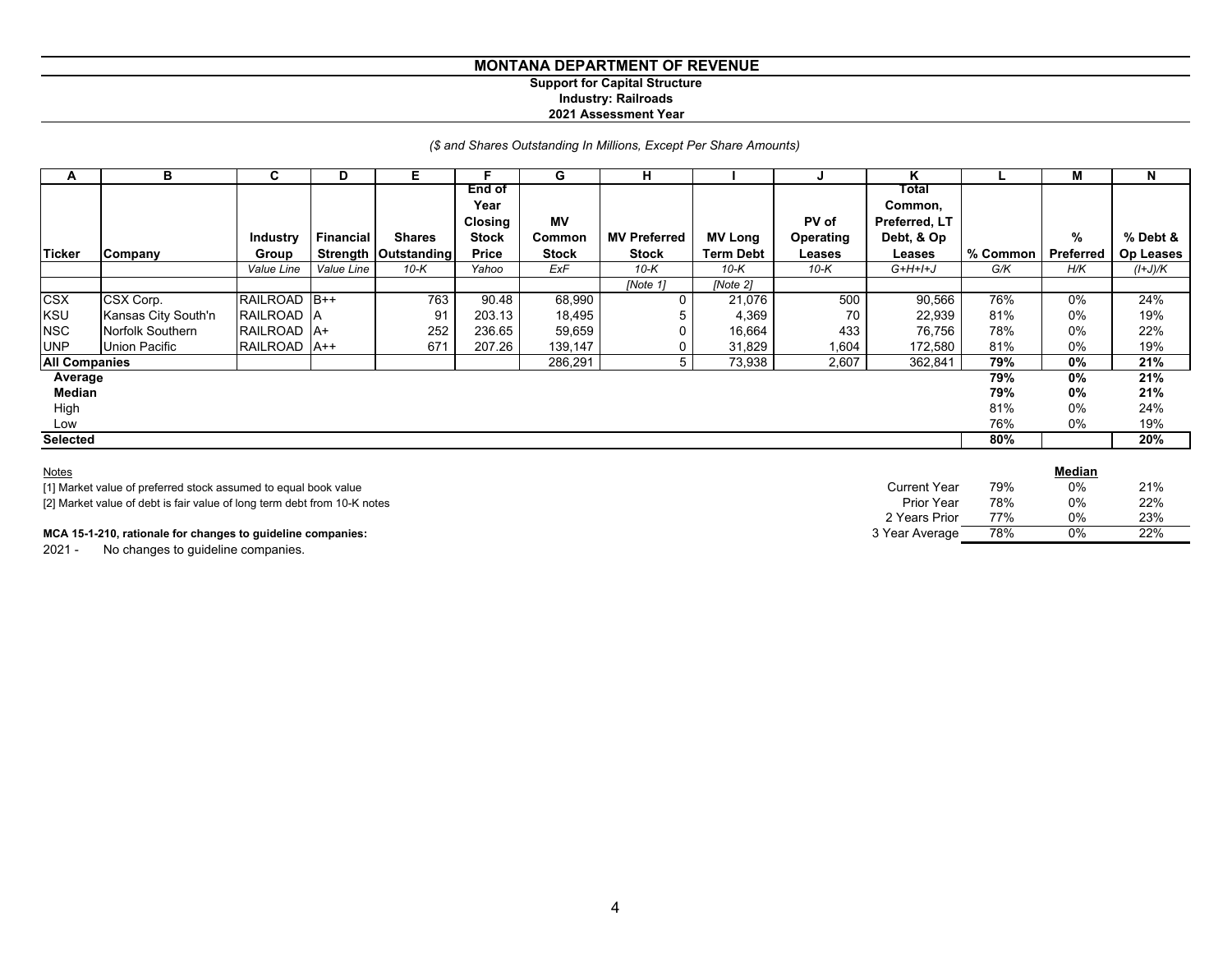## **MONTANA DEPARTMENT OF REVENUEIndustry: Railroads Capital Asset Pricing Model (CAPM)**

**2021 Assessment Year**

# *k <sup>e</sup>= R <sup>f</sup><sup>+</sup>β x ERP*

|           |                                   | Ex Post | Ex Ante |
|-----------|-----------------------------------|---------|---------|
| $k_{e}$   | Cost of Equity                    | 9.43%   | 7.67%   |
| $R_f =$   | <b>Risk Free Rate</b>             | 1.45%   | 1.45%   |
| $\beta =$ | Beta                              | 110     | 1.10    |
| $ERP =$   | Equity Risk Premium $(R_m - R_f)$ | 7.25%   | 5.65%   |
| $R_m =$   | Market Rate of Return             | 8.70%   | 7.10%   |

#### **Risk Free Rate Measures (Rf):**

| The Value Line Investment Survey: Selection & Opinion <sup>[1]</sup>                                                                                                                                                            |       |
|---------------------------------------------------------------------------------------------------------------------------------------------------------------------------------------------------------------------------------|-------|
| January 1, 2021 Page 701                                                                                                                                                                                                        |       |
| Selected Yields on Taxable U.S. Treasury Securities as of 12/21/20                                                                                                                                                              |       |
| $10$ -year                                                                                                                                                                                                                      | 0.95% |
| $30$ -year                                                                                                                                                                                                                      | 1.68% |
| Federal Reserve Statistical Release <sup>[2]</sup> and U.S. Department of the Treasury, Daily Treasury Yield Curve Rates <sup>[3]</sup><br>U.S. government securities, Treasury constant maturities, Nominal, December 31, 2020 |       |
| 10-year                                                                                                                                                                                                                         | 0.93% |
| $20$ -year                                                                                                                                                                                                                      | 1.45% |
| 30-year                                                                                                                                                                                                                         | 1.65% |
| <b>Risk Free Rate Selected</b>                                                                                                                                                                                                  | 1.45% |

#### <u>Notes</u>

[1] "Value Line Selection & Opinion", Value Line (January 3, 2020)

[2] https://www.federalreserve.gov/datadownload/Choose.aspx?rel=H.15

[3] https://www.treasury.gov/resource-center/data-chart-center/interest-rates/

#### **Ex Post - Equity Risk Premium Measures (ERP = Rm - Rf)**

| Duff & Phelps, 2021 Cost of Capital Navigator |                 |             |       |       |            |
|-----------------------------------------------|-----------------|-------------|-------|-------|------------|
|                                               |                 | $R_m^{[4]}$ | $R_m$ | $R_f$ | <b>ERP</b> |
| ERP "Historical" - Ex Post                    | Arithmetic Avg. | 8.70%       | 8.70% | 1.45% | 7.25%      |
| ERP "Supply-side" - Ex Post                   | Arithmetic Avg. | 7.45%       | 7.45% | 1.45% | 6.00%      |
| <b>Ex Post Equity Risk Premium Selected</b>   |                 | 8.70%       |       | 1.45% | 7.25%      |
|                                               |                 |             |       |       |            |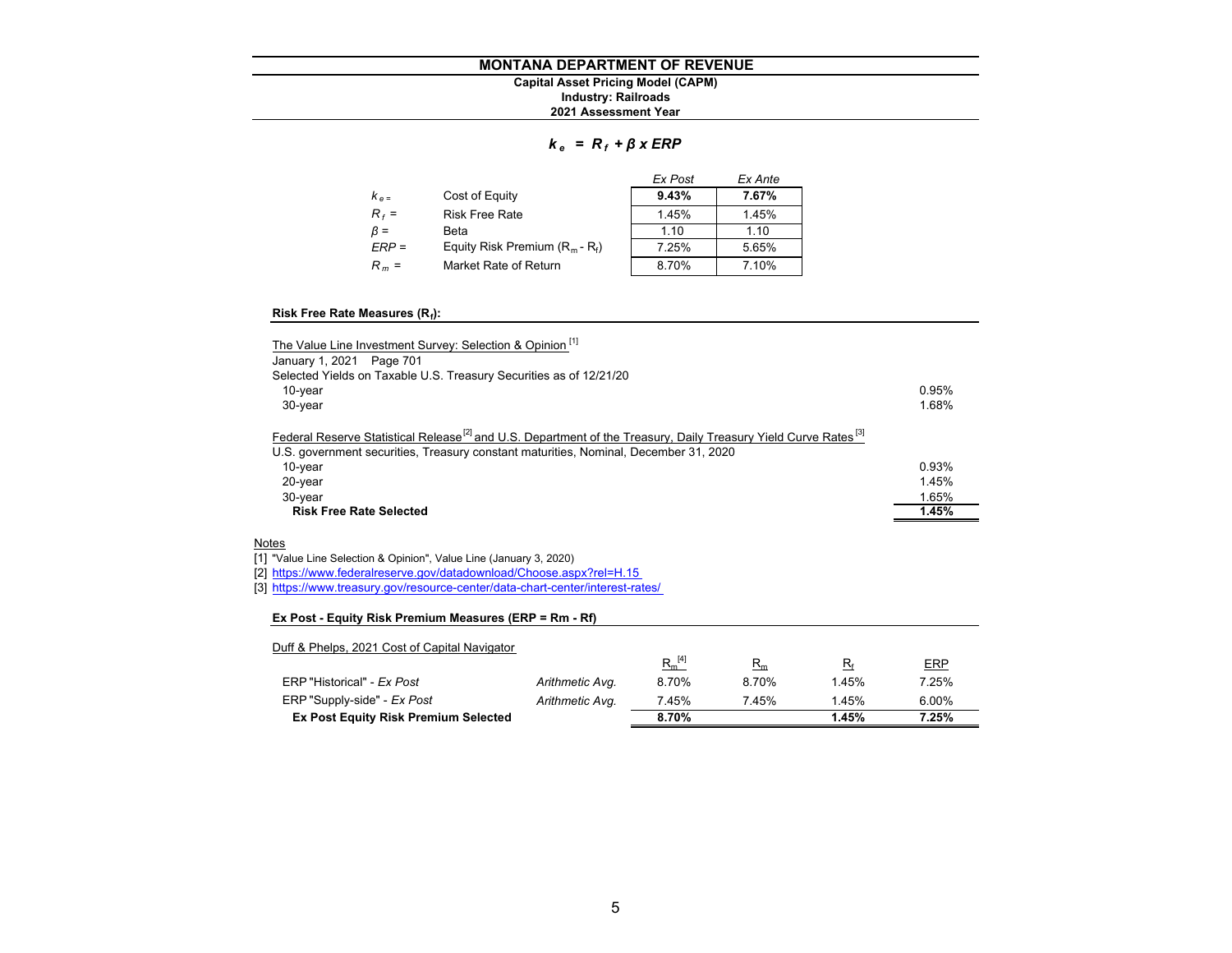# **Capital Asset Pricing Model (CAPM)**

#### **2021 Assessment Year Industry: Railroads**

# *k <sup>e</sup>= R <sup>f</sup><sup>+</sup>β x ERP*

| <b>Equity Risk Premium Selected</b>                       | 7.10%          |                | 1.45%       | 5.65%          |
|-----------------------------------------------------------|----------------|----------------|-------------|----------------|
| Low                                                       |                |                |             |                |
| <b>High</b>                                               | 7.44%<br>6.17% | 8.00%<br>5.65% |             | 5.99%<br>4.72% |
| Median                                                    | 6.39%          | 6.66%          |             | 5.22%          |
| Average                                                   | 6.67%          | 6.74%          |             | 5.29%          |
|                                                           | $R_m^{[4]}$    | $R_m$          | $R_{\rm f}$ | ERP            |
| Implied Premium (FCFE with sustainable payout) - Ex Ante  | 6.39%          | 5.87%          | 0.93%       | 4.94%          |
| Implied Premium (FCFE) - Ex Ante                          | 6.17%          | 5.65%          | 0.93%       | 4.72%          |
|                                                           | $R_m^{[4]}$    | $R_m$          | $R_{\rm f}$ | ERP            |
| Damodaran Implied ERP (Jan 5, 2021)                       |                |                |             |                |
| ERP "Conditional" - Ex Ante                               |                | 8.00%          | 2.50%       | 5.50%          |
|                                                           | $R_m^{[4]}$    | $R_m$          | $R_{\rm f}$ | <b>ERP</b>     |
| Duff & Phelps, 2021 Cost of Capital Navigator             |                |                |             |                |
| ERP - Ex Ante                                             | 7.44%          | 7.44%          | 1.45%       | 5.99%          |
| DOR 3 Stage Dividend Growth Model, S & P 500, See Exhibit | $R_m^{[4]}$    | $R_m$          | $R_{\rm f}$ | <b>ERP</b>     |
|                                                           |                |                |             |                |

<u>Notes</u><br>[4] R<sub>m</sub> estimated using selected Risk Free Rate (R<sub>t</sub>)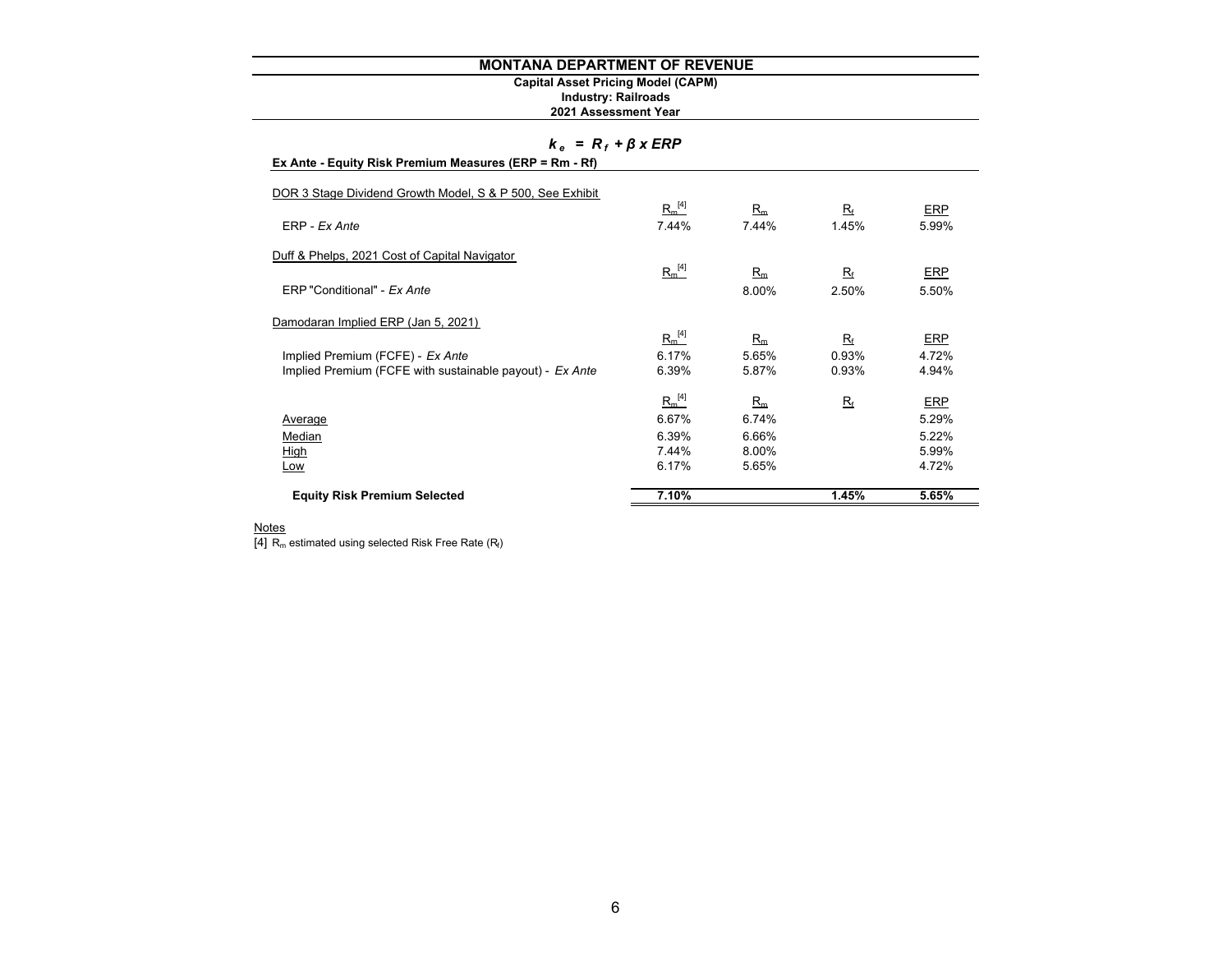**2021 Assessment Year Industry: Railroads Support for Beta Selection in CAPM**

| A               | в                       | C               | D                | E.          |
|-----------------|-------------------------|-----------------|------------------|-------------|
|                 |                         | <b>Industry</b> | <b>Financial</b> |             |
| <b>Ticker</b>   | Company                 | Group           | <b>Strength</b>  | <b>Beta</b> |
|                 |                         | Value Line      | Value Line       | Value Line  |
| <b>CSX</b>      | CSX Corp.               | <b>RAILROAD</b> | $B++$            | 1.05        |
| <b>KSU</b>      | Kansas City South'n     | <b>RAILROAD</b> | А                | 1.05        |
| <b>NSC</b>      | <b>Norfolk Southern</b> | <b>RAILROAD</b> | A+               | 1.10        |
| <b>UNP</b>      | Union Pacific           | <b>RAILROAD</b> | A++              | 1.10        |
| Average         |                         |                 |                  | 1.08        |
| <b>Median</b>   |                         |                 |                  | 1.08        |
| High            |                         |                 |                  | 1.10        |
| Low             |                         |                 |                  | 1.05        |
| <b>Selected</b> |                         |                 |                  | 1.10        |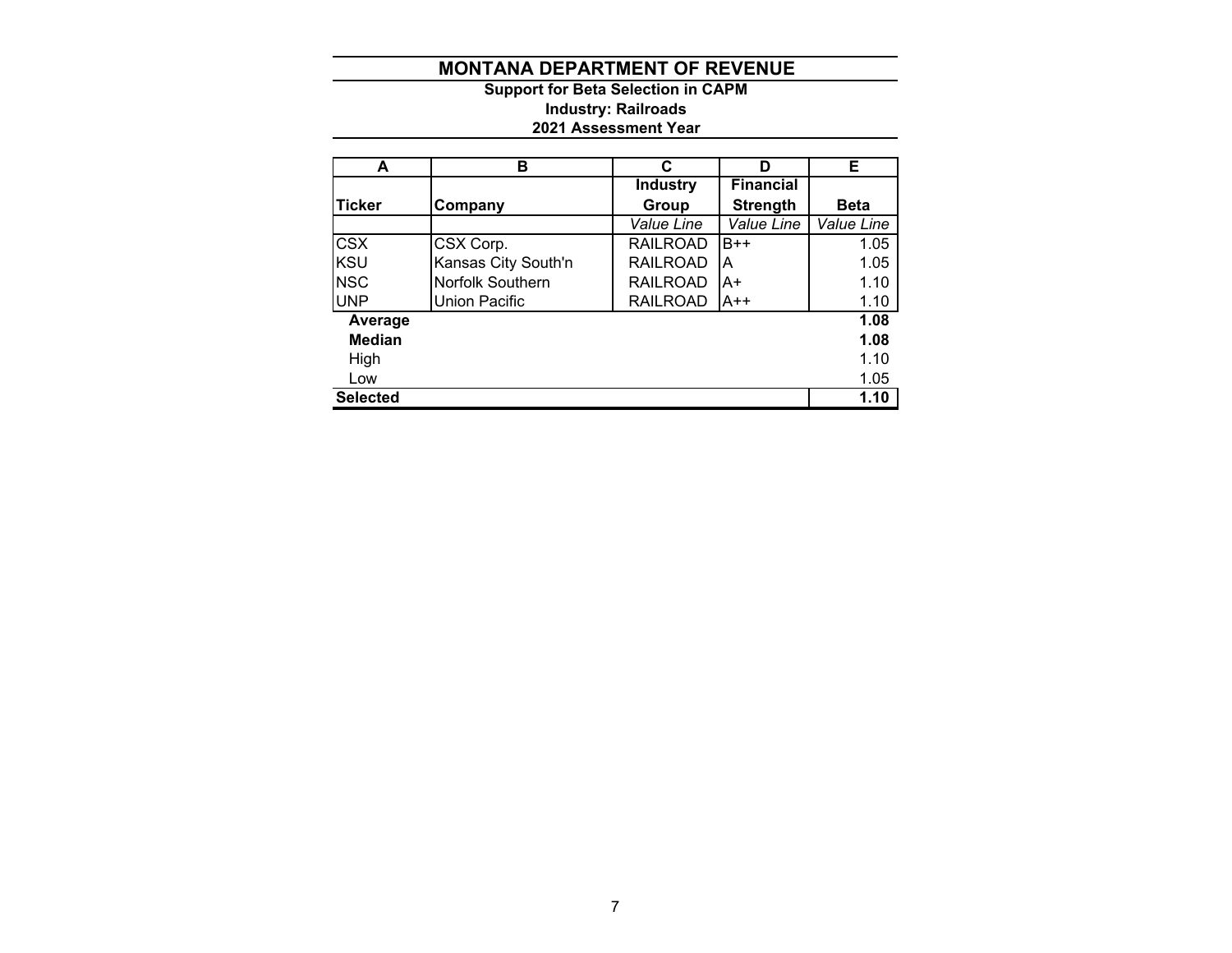#### **Inflation & Real Growth Industry: Railroads**

#### **2021 Assessment Year**

|                                                   |                           |                             |                          | <b>Nominal Growth</b> |       |
|---------------------------------------------------|---------------------------|-----------------------------|--------------------------|-----------------------|-------|
| A                                                 | в                         | C                           | D                        | Е                     | F     |
| <b>Source Description</b>                         | <b>Inflation</b><br>(CPI) | <b>Real Growth</b><br>(GDP) | <b>Nominal</b><br>Growth | Low                   | High  |
| Livingston Survey <sup>[1]</sup>                  | 2.19%                     | 2.21%                       | 4.40%                    |                       |       |
| Survey of Professional Forecasters <sup>[2]</sup> | 2.24%                     | 2.27%                       | 4.51%                    |                       |       |
| Congressional Budget Office <sup>[3]</sup>        | 1.90%                     | 3.70%                       | 5.60%                    |                       |       |
| Average                                           | 2.11%                     | 2.73%                       | 4.84%                    |                       |       |
| Median                                            | 2.19%                     | 2.27%                       | 4.46%                    |                       |       |
| High                                              | 2.24%                     | 3.70%                       | 5.94%                    |                       |       |
| Low                                               | 1.90%                     | 2.21%                       | 4.11%                    |                       |       |
| <b>Selected</b>                                   | 2.00%                     | 2.50%                       | 4.50%                    | 4.11%                 | 5.94% |

| <b>Inflationary Trend Factors</b> |                  |                                                     |                                                    |                                   |                                                     |                                              |  |  |  |  |  |  |  |
|-----------------------------------|------------------|-----------------------------------------------------|----------------------------------------------------|-----------------------------------|-----------------------------------------------------|----------------------------------------------|--|--|--|--|--|--|--|
| Year                              | Dec. CPI-U Index | Percent<br>Change<br><b>From</b><br><b>Previous</b> | Dec. to Dec.<br><b>Conversion</b><br><b>Factor</b> | Annual Avg.<br><b>CPI-U Index</b> | Percent<br>Change<br><b>From</b><br><b>Previous</b> | Annual<br><b>Conversion</b><br><b>Factor</b> |  |  |  |  |  |  |  |
|                                   | Note [5]         | Note [6]                                            | Note [7]                                           | Note [5]                          | Note [6]                                            | Note [7]                                     |  |  |  |  |  |  |  |
| 2008                              | 210.228          |                                                     | 1.2390                                             | 215.303                           |                                                     | 1.2021                                       |  |  |  |  |  |  |  |
| 2009                              | 215.949          | 2.6%                                                | 1.2062                                             | 214.537                           | $-0.4%$                                             | 1.2064                                       |  |  |  |  |  |  |  |
| 2010                              | 219.179          | 1.5%                                                | 1.1884                                             | 218.056                           | 1.6%                                                | 1.1869                                       |  |  |  |  |  |  |  |
| 2011                              | 225.672          | 2.9%                                                | 1.1542                                             | 224.939                           | 3.1%                                                | 1.1506                                       |  |  |  |  |  |  |  |
| 2012                              | 229.601          | $1.7\%$                                             | 1.1345                                             | 229.594                           | 2.0%                                                | 1.1273                                       |  |  |  |  |  |  |  |
| 2013                              | 233.049          | 1.5%                                                | 1.1177                                             | 232.957                           | 1.4%                                                | 1.1110                                       |  |  |  |  |  |  |  |
| 2014                              | 234.812          | 0.8%                                                | 1.1093                                             | 236.736                           | 1.6%                                                | 1.0932                                       |  |  |  |  |  |  |  |
| 2015                              | 236.525          | $0.7\%$                                             | 1.1013                                             | 237.017                           | 0.1%                                                | 1.0920                                       |  |  |  |  |  |  |  |
| 2016                              | 241.432          | 2.0%                                                | 1.0789                                             | 240.007                           | 1.2%                                                | 1.0783                                       |  |  |  |  |  |  |  |
| 2017                              | 246.524          | 2.1%                                                | 1.0566                                             | 245.120                           | 2.1%                                                | 1.0559                                       |  |  |  |  |  |  |  |
| 2018                              | 251.233          | 1.9%                                                | 1.0368                                             | 251.107                           | 2.4%                                                | 1.0307                                       |  |  |  |  |  |  |  |
| 2019                              | 256.974          | 2.2%                                                | 1.0136                                             | 255.657                           | 1.8%                                                | 1.0123                                       |  |  |  |  |  |  |  |
| 2020                              | 260.474          | 1.3%                                                | 1.0000                                             | 258.811                           | 1.2%                                                | 1.0000                                       |  |  |  |  |  |  |  |

<u>Notes</u>

[1] Federal Reserve Bank of Philadelphia The Livingston Survey December 18, 2020 Table 3 Inflation Rate and Real GDP mean

https://www.philadelphiafed.org/research-and-data/real-time-center/livingston-survey

[2] Federal Reserve Bank of Philadelphia Survey of Professional Forecasters February 12, 2021 Table 8 and Table 9 Average over next 10-Year mean

https://www.philadelphiafed.org/surveys-and-data/real-time-data-research/survey-of-professional-forecasters

[3] Congressional Budget Office, The Budget and Economic Outlook: 2021 to 2031, Table 2-1

https://www.cbo.gov/about/products/budget-economic-data#4

[5] Historical Consumer Price Index for All Urban Consumers (CPI-U): U.S. city average, all items, index averages (1982-84=100, unless otherwise noted)

https://www.bls.gov/cpi/tables/supplemental-files/historical-cpi-u-202001.pdf

[6] (Row year - Previous Year) / Row Year

[7] Most current year / Row year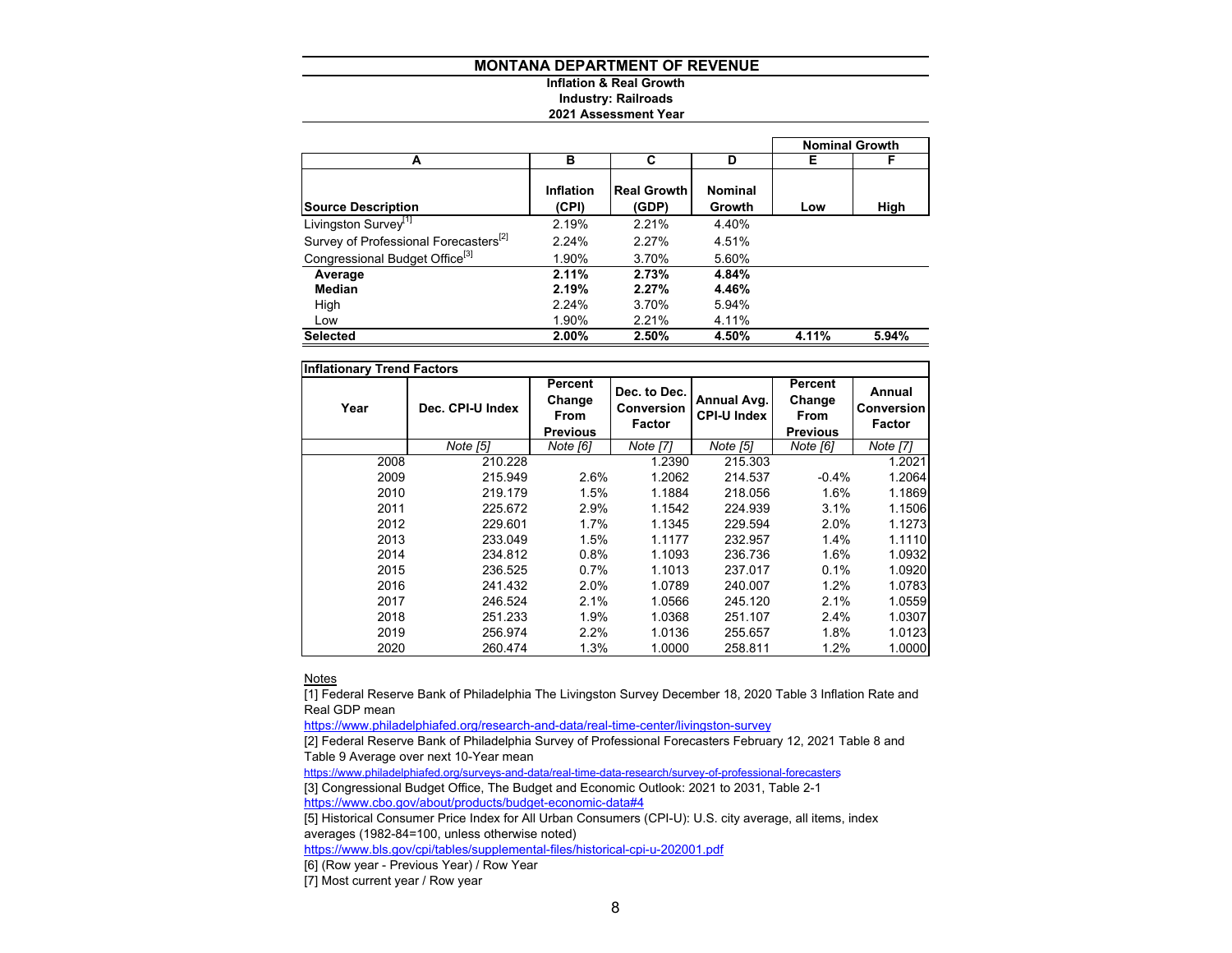# **3 Stage Dividend Discount Model (DDM)**

**Industry: Railroads**

# **2021 Assessment Year**

 $k_e = (D_1 / P_0) + g$ 

**ke =** Cost of Equity

**D<sub>1</sub>** = Expected Dividend

**P<sub>0</sub>** = Current Price Per Share

**g =** Sustainable Long-Term Growth

| A               | в                    | C.                    | D               | Е                      | F.                         | G                  | н                     |                       |
|-----------------|----------------------|-----------------------|-----------------|------------------------|----------------------------|--------------------|-----------------------|-----------------------|
|                 |                      | 2020                  | <b>2021 Est</b> |                        | <b>Sustainable</b>         | <b>Sustainable</b> | <b>Cost of Equity</b> | <b>Cost of Equity</b> |
|                 |                      | <b>Year End Stock</b> | Div'ds Decl'd   | <b>Expected Equity</b> | Long-Term                  | Long-Term          | <b>Dividend</b>       | <b>Earnings</b>       |
| <b>Ticker</b>   | Company              | <b>Price</b>          | per sh          | <b>Payout Yield</b>    | Growth Rate <sup>[1]</sup> | Growth Rate [1]    | Growth                | Growth                |
|                 |                      | Yahoo                 | Value Line      | D/C                    | <b>Dividends</b>           | Earnings           | E+F                   | E+G                   |
|                 |                      | P <sub>0</sub>        | $D_{1}$         | $D_1/P_0$              | g                          | g                  | $k_e$                 | $k_e$                 |
| <b>CSX</b>      | CSX Corp.            | 90.48                 | 1.20            | 1.33%                  | 4.77%                      | 5.42%              | 6.09%                 | 6.75%                 |
| <b>KSU</b>      | Kansas City South'n  | 203.13                | 2.06            | 1.01%                  | 5.19%                      | 6.14%              | 6.20%                 | 7.16%                 |
| <b>NSC</b>      | Norfolk Southern     | 236.65                | 3.96            | 1.67%                  | 4.90%                      | 6.11%              | 6.58%                 | 7.78%                 |
| <b>UNP</b>      | <b>Union Pacific</b> | 207.26                | 4.20            | 2.03%                  | 4.49%                      | 6.78%              | 6.51%                 | 8.81%                 |
| Average         |                      |                       |                 |                        |                            |                    | 6.35%                 | 7.62%                 |
| <b>Median</b>   |                      |                       |                 |                        |                            |                    | 6.36%                 | 7.47%                 |
| High            |                      |                       |                 |                        |                            |                    | 6.58%                 | 8.81%                 |
| Low             |                      |                       |                 |                        |                            |                    | 6.09%                 | 6.75%                 |
| <b>Selected</b> |                      |                       |                 |                        |                            |                    | 6.35%                 | 7.60%                 |

# <u>Notes</u>

[1] From worksheet: DDM Sustainable Long-Term Growth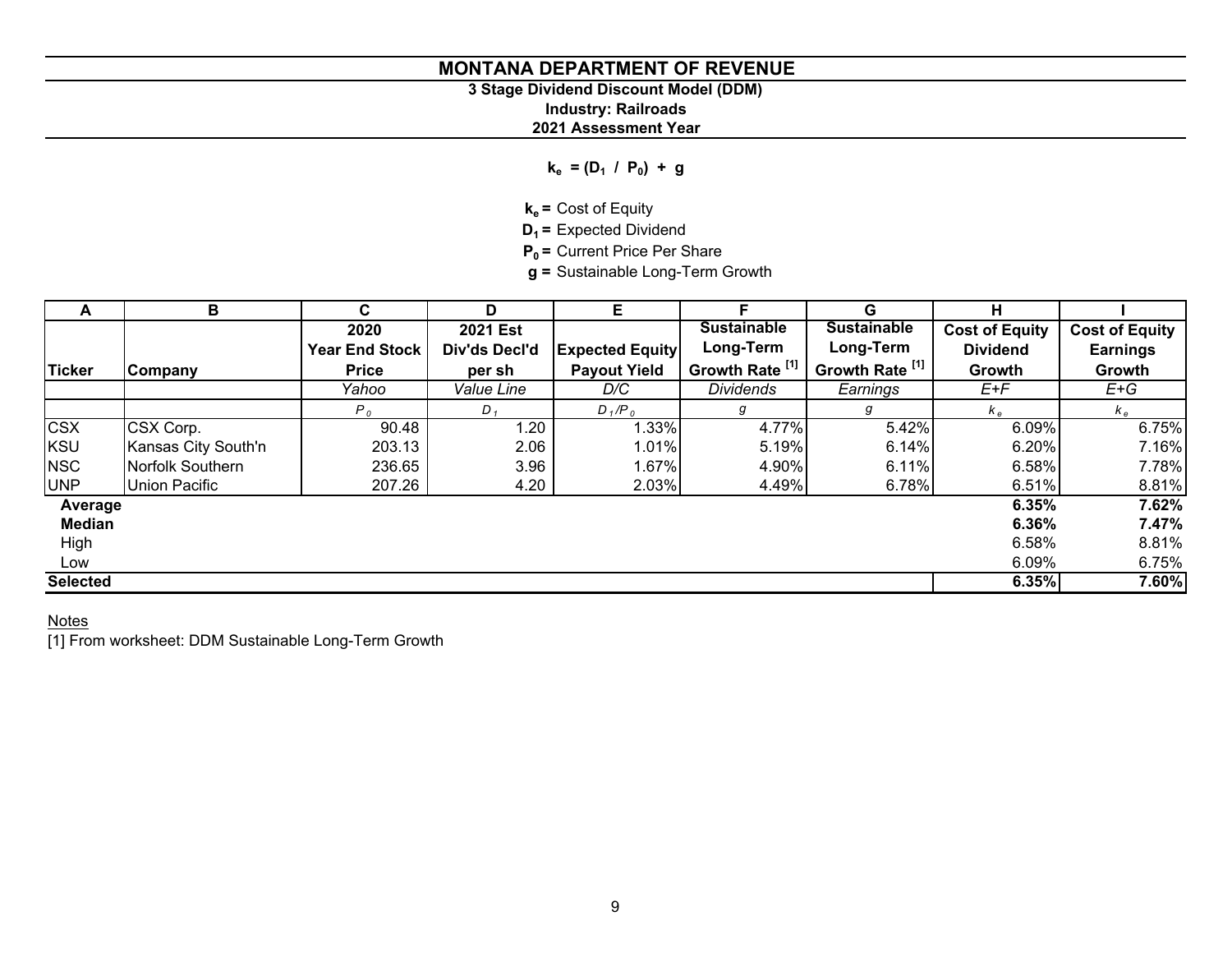# **Support for DDM - Short Term Growth Rate Calculations Industry: Railroads 2021 Assessment Year**

| $\ddot{\phantom{1}}$ | в                    |                      |               |                 |                           | G                 |
|----------------------|----------------------|----------------------|---------------|-----------------|---------------------------|-------------------|
|                      |                      | <b>End of Year</b>   | Div'ds Decl'd | <b>Expected</b> | Div'ds Decl'd             |                   |
|                      |                      | <b>Closing Stock</b> | per sh        | <b>Dividend</b> | per sh                    | <b>Short-Term</b> |
| <b>Ticker</b>        | <b>Company</b>       | <b>Price</b>         | 2021 Est      | Yield           | 2024-2026 Est Growth Rate |                   |
|                      |                      | Yahoo                | Value Line    | D/C             | Value Line                | Note [1]          |
| <b>CSX</b>           | CSX Corp.            | 90.48                | 1.20          | 1.33%           | 1.50                      | 5.74%             |
| <b>KSU</b>           | Kansas City South'n  | 203.13               | 2.06          | 1.01%           | 2.80                      | 7.97%             |
| <b>NSC</b>           | Norfolk Southern     | 236.65               | 3.96          | 1.67%           | 5.00                      | 6.00%             |
| <b>UNP</b>           | <b>Union Pacific</b> | 207.26               | 4.20          | 2.03%           | 5.00                      | 4.46%             |

| $\overline{\phantom{a}}$ | в                    |                     |                           |                   |
|--------------------------|----------------------|---------------------|---------------------------|-------------------|
|                          |                      | <b>Earnings per</b> | Earnings per              |                   |
|                          |                      | share               | share                     | <b>Short-Term</b> |
| <b>Ticker</b>            | Company              | <b>2021 Est</b>     | 2024-2026 Est Growth Rate |                   |
|                          |                      | Value Line          | Value Line                | Note [1]          |
| <b>CSX</b>               | CSX Corp.            | 4.45                | 6.10                      | 8.20%             |
| <b>KSU</b>               | Kansas City South'n  | 9.10                | 14.00                     | 11.37%            |
| <b>NSC</b>               | Norfolk Southern     | 11.35               | 16.35                     | 9.55%             |
| <b>UNP</b>               | <b>Union Pacific</b> | 9.65                | 14.40                     | 10.52%            |

<u>Notes</u>

[1] 5 year compound annual growth rate (CAGR) - 4 periods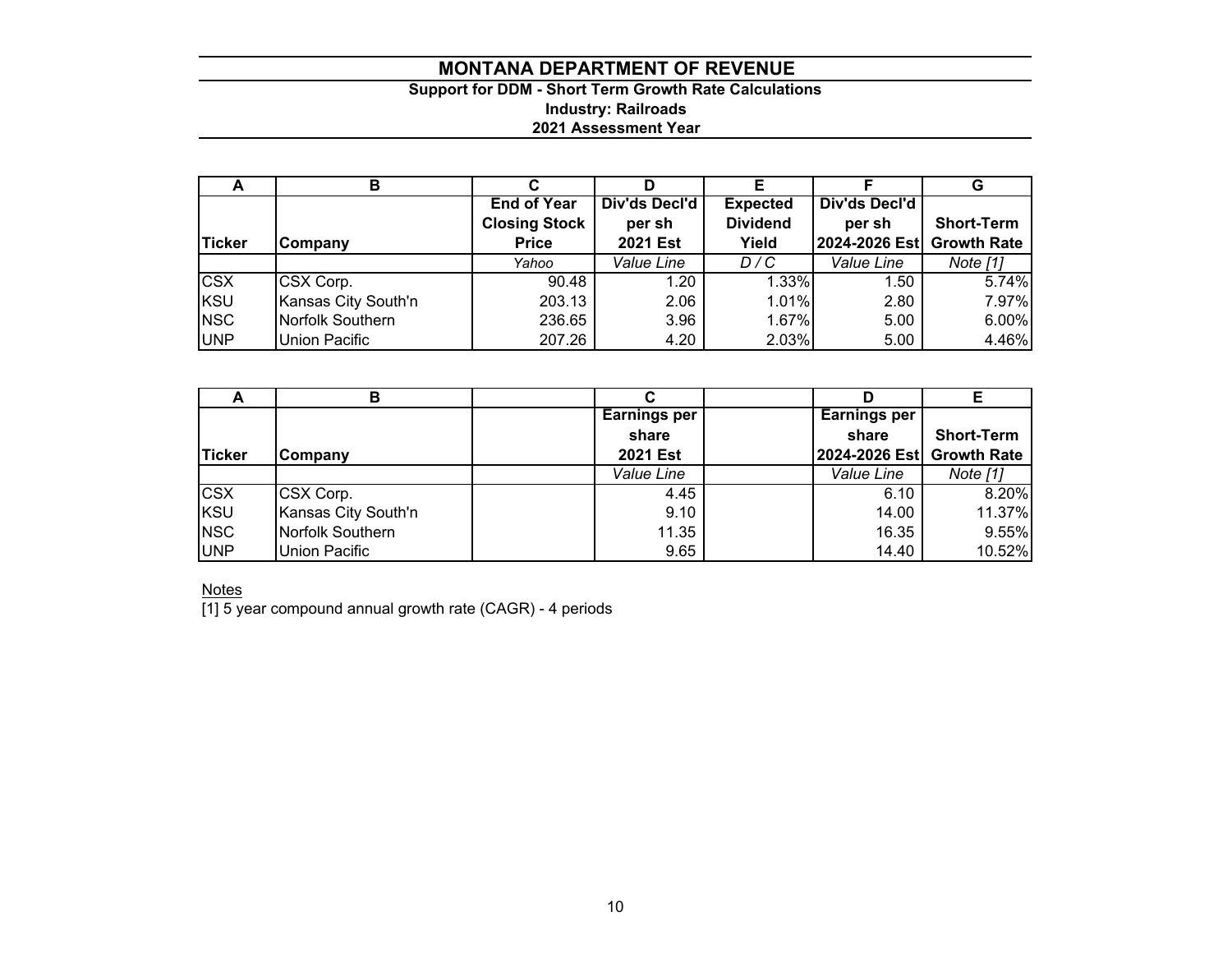# **Support for DDM - Sustainable Long Term Growth**

**Industry: Railroads**

#### **2021 Assessment Year**

|            | Dividend Growth Rate | Stage 1 |                                                                                |                                                  |                   |                               |                                                                    |                              |       |                |       |       |                |
|------------|----------------------|---------|--------------------------------------------------------------------------------|--------------------------------------------------|-------------------|-------------------------------|--------------------------------------------------------------------|------------------------------|-------|----------------|-------|-------|----------------|
| Ticker     | Company              |         | Expected<br><b>Short-Term</b><br><b>Dividend</b><br>Year End<br>Growth<br>Rate | Expected<br>Long-Term Expected<br>Growth<br>Rate | Dividend<br>Yield | Internal<br>Rate of<br>Return | Implied<br><b>Sustainable</b><br>Long-Term<br>l Growth Rate<br>(g) | <b>Initial</b><br>Investment | $D_1$ | D <sub>2</sub> | $D_3$ | $D_4$ | D <sub>5</sub> |
|            |                      | Yahoo   | Note [1]                                                                       | Note [2]                                         | $D_1/P_0$         | $D_1$ : $D_{500}$             | $Ke = IRR$ of $g = IRR - Div.$<br>Yield                            |                              |       |                |       |       |                |
|            |                      |         |                                                                                |                                                  |                   |                               |                                                                    |                              |       |                |       |       |                |
| <b>CSX</b> | CSX Corp.            | 90.48   | 5.74%                                                                          | 4.50%                                            | 1.33%             | 6.09%                         | 4.77%                                                              | (90.48)                      | 1.20  | 1.27           | 1.34  | 1.42  | 1.50           |
| <b>KSU</b> | Kansas City South'n  | 203.13  | 7.97%                                                                          | 4.50%                                            | 1.01%             | 6.20%                         | 5.19%                                                              | (203.13)                     | 2.06  | 2.22           | 2.40  | 2.59  | 2.80           |
| <b>NSC</b> | Norfolk Southern     | 236.65  | 6.00%                                                                          | 4.50%                                            | 1.67%             | 6.58%                         | 4.90%                                                              | (236.65)                     | 3.96  | 4.20           | 4.45  | 4.72  | 5.00           |
| <b>UNP</b> | Union Pacific        | 207.26  | 4.46%                                                                          | 4.50%                                            | 2.03%             | 6.51%                         | 4.49%                                                              | (207.26)                     | 4.20  | 4.39           | 4.58  | 4.79  | 5.00           |

|                          | <b>Earnings Growth Rate</b> |                                   | Stage 1                                              |                                                      |                          |                                  |                                                                         |                              |       |                |       |       |       |
|--------------------------|-----------------------------|-----------------------------------|------------------------------------------------------|------------------------------------------------------|--------------------------|----------------------------------|-------------------------------------------------------------------------|------------------------------|-------|----------------|-------|-------|-------|
| <b>Ticker</b><br>Company |                             | Year End<br><b>Stock</b><br>Price | Expected<br>Short-Term<br>Earnings<br>Growth<br>Rate | Expected<br>Long-Term   Expected  <br>Growth<br>Rate | <b>Dividend</b><br>Yield | Internal<br>Rate of<br>Return    | Implied<br><b>Sustainable</b><br>Long-Term<br><b>Growth Rate</b><br>(g) | <b>Initial</b><br>Investment | $D_4$ | D <sub>2</sub> | $D_3$ | $D_4$ | $D_5$ |
|                          |                             | Yahoo                             | Note [1]                                             | Note [2]                                             | $D_1/P_0$                | D <sub>1</sub> :D <sub>500</sub> | $Ke = IRR$ of $ g = IRR - Div.$<br>Yield                                |                              |       |                |       |       |       |
| <b>CSX</b>               | CSX Corp.                   | 90.48                             | 8.20%                                                | 4.50%                                                | 1.33%                    | 6.75%                            | 5.42%                                                                   | (90.48)                      | 1.20  | 1.30           | 1.40  | 1.52  | 1.64  |
| <b>KSU</b>               | Kansas City South'n         | 203.13                            | 11.37%                                               | 4.50%                                                | 1.01%                    | 7.16%                            | 6.14%                                                                   | (203.13)                     | 2.06  | 2.29           | 2.56  | 2.85  | 3.17  |
| <b>NSC</b>               | Norfolk Southern            | 236.65                            | 9.55%                                                | 4.50%                                                | .67%                     | 7.78%                            | 6.11%                                                                   | (236.65)                     | 3.96  | 4.34           | 4.75  | 5.21  | 5.70  |
| <b>UNP</b>               | Union Pacific               | 207.26                            | 10.52%                                               | 4.50%                                                | 2.03%                    | 8.81%                            | 6.78%                                                                   | (207.26)                     | 4.20  | 4.64           | 5.13  | 5.67  | 6.27  |

#### Notes

[1] From worksheet: DDM Short Term Growth Rate Calculations

[2] From worksheet: Inflation & Real Growth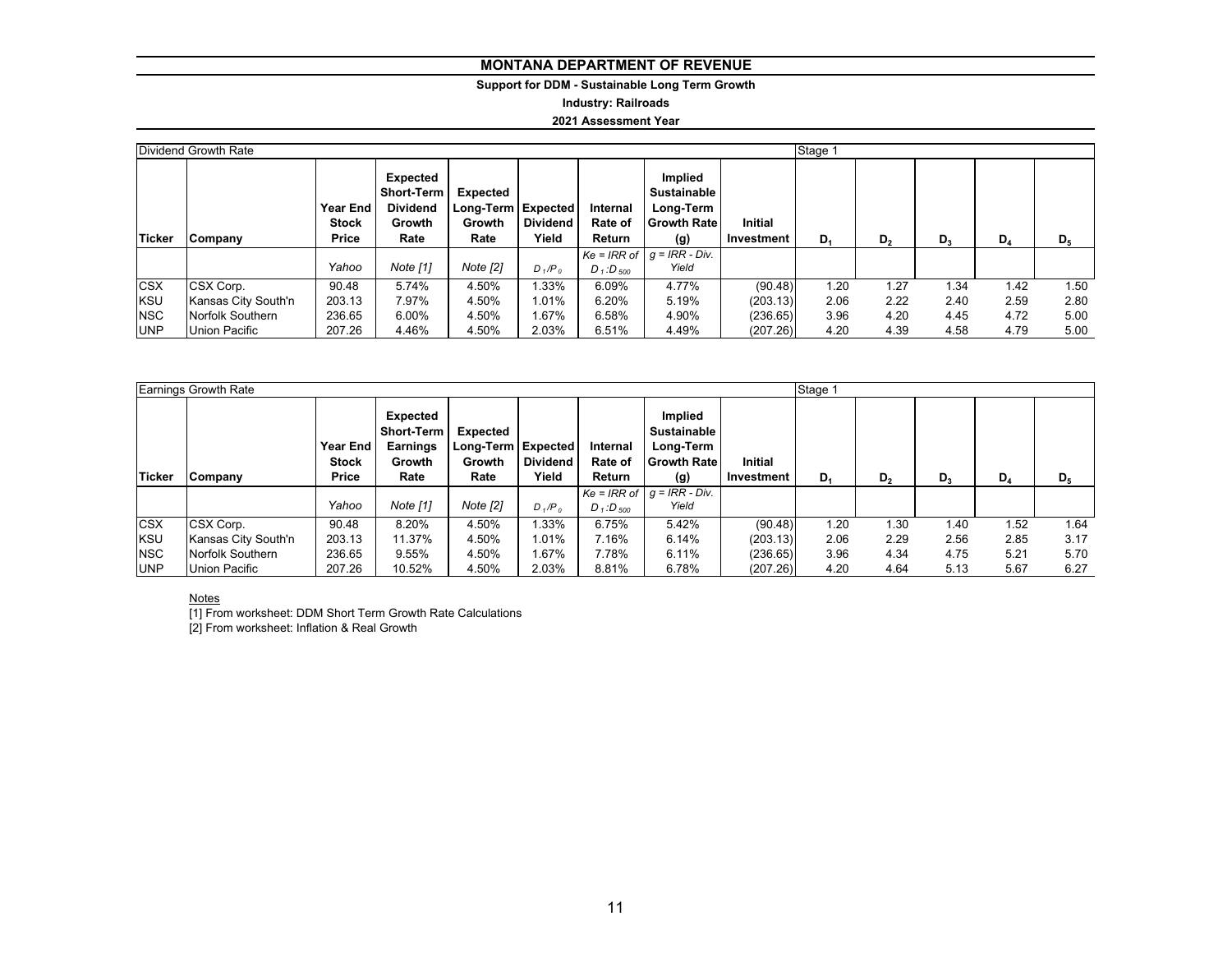# **Support for DDM - Sustainable Long Term Growth**

**Industry: Railroads**

#### **2021 Assessment Year**

|            | Dividend Stage 2 |                |       |                |          |          |          |          |          |          |          |          | Stage 3  |          |          |          |          |                |
|------------|------------------|----------------|-------|----------------|----------|----------|----------|----------|----------|----------|----------|----------|----------|----------|----------|----------|----------|----------------|
| Ticker     | $D_6$            | D <sub>7</sub> | $D_8$ | D <sub>9</sub> | $D_{10}$ | $D_{11}$ | $D_{12}$ | $D_{13}$ | $D_{14}$ | $D_{15}$ | $D_{16}$ | $D_{17}$ | $D_{18}$ | $D_{19}$ | $D_{20}$ | $D_{21}$ | $D_{22}$ | $D_{500}$      |
| <b>CSX</b> | 1.58             | 1.67           | 1.77  | 1.87           | 1.97     | 2.09     | 2.20     | 2.33     | 2.46     | 2.60     | 2.75     | 2.90     | 3.07     | 3.24     | 3.42     | 3.58     | 3.74     | 5,131,448,637  |
| <b>KSU</b> | 3.02             | 3.25           | 3.50  | 3.77           | 4.07     | 4.38     | 4.72     | 5.08     | 5.48     | 5.90     | 6.36     | 6.85     | 7.38     | 7.95     | 8.57     | 8.96     | 9.36     | 12,847,730,067 |
| <b>NSC</b> | 5.30             | 5.61           | 5.94  | 6.29           | 6.66     | 7.05     | 7.47     | 7.91     | 8.38     | 8.87     | 9.40     | 9.95     | 10.54    | 11.16    | 11.82    | 12.35    | 12.91    | 17,717,757,007 |
| <b>UNP</b> | 5.22             | 5.46           | 5.70  | 5.95           | 6.22     | 6.50     | 6.79     | 7.09     | 7.40     | 7.73     | 8.08     | 8.44     | 8.82     | 9.21     | 9.62     | 10.05    | 10.50    | 14,418,771,033 |

|            | Earnings Stage 2 |      |         |       |          |          |          |          |          |          |          |          |          | Stage 3  |          |          |          |                |
|------------|------------------|------|---------|-------|----------|----------|----------|----------|----------|----------|----------|----------|----------|----------|----------|----------|----------|----------------|
| Ticker     | $D_{6}$          | D,   | $D_{8}$ | $D_9$ | $D_{10}$ | $D_{11}$ | $D_{12}$ | $D_{13}$ | $D_{14}$ | $D_{15}$ | $D_{16}$ | $D_{17}$ | $D_{18}$ | $D_{19}$ | $D_{20}$ | $D_{21}$ | $D_{22}$ | $D_{500}$      |
|            |                  |      |         |       |          |          |          |          |          |          |          |          |          |          |          |          |          |                |
| <b>CSX</b> | .78              | 1.92 | 2.07    | 2.23  | 2.41     | 2.60     | 2.81     | 3.03     | 3.28     | 3.54     | 3.82     | 4.12     | 4.45     | 4.80     | 5.19     | 5.42     | 5.66     | 7,775,432,520  |
| KSU        | 3.52             | 3.90 | 4.32    | 4.80  | 5.32     | 5.90     | 6.54     | 7.26     | 8.05     | 8.93     | 9.90     | 10.98    | 12.18    | 13.51    | 14.99    | 15.66    | 16.36    | 22,464,652,461 |
| <b>NSC</b> | 6.23             | 6.80 | 7.43    | 8.12  | 8.87     | 9.68     | 10.57    | 11.55    | 12.61    | 13.78    | 15.05    | 16.43    | 17.95    | 19.60    | 21.41    | 22.37    | 23.38    | 32,094,122,269 |
| <b>UNP</b> | 6.90             | 7.60 | 8.37    | 9.22  | 10.15    | 11.18    | 12.31    | 13.56    | 14.93    | 16.44    | 18.10    | 19.94    | 21.95    | 24.18    | 26.62    | 27.82    | 29.07    | 39,908,905,763 |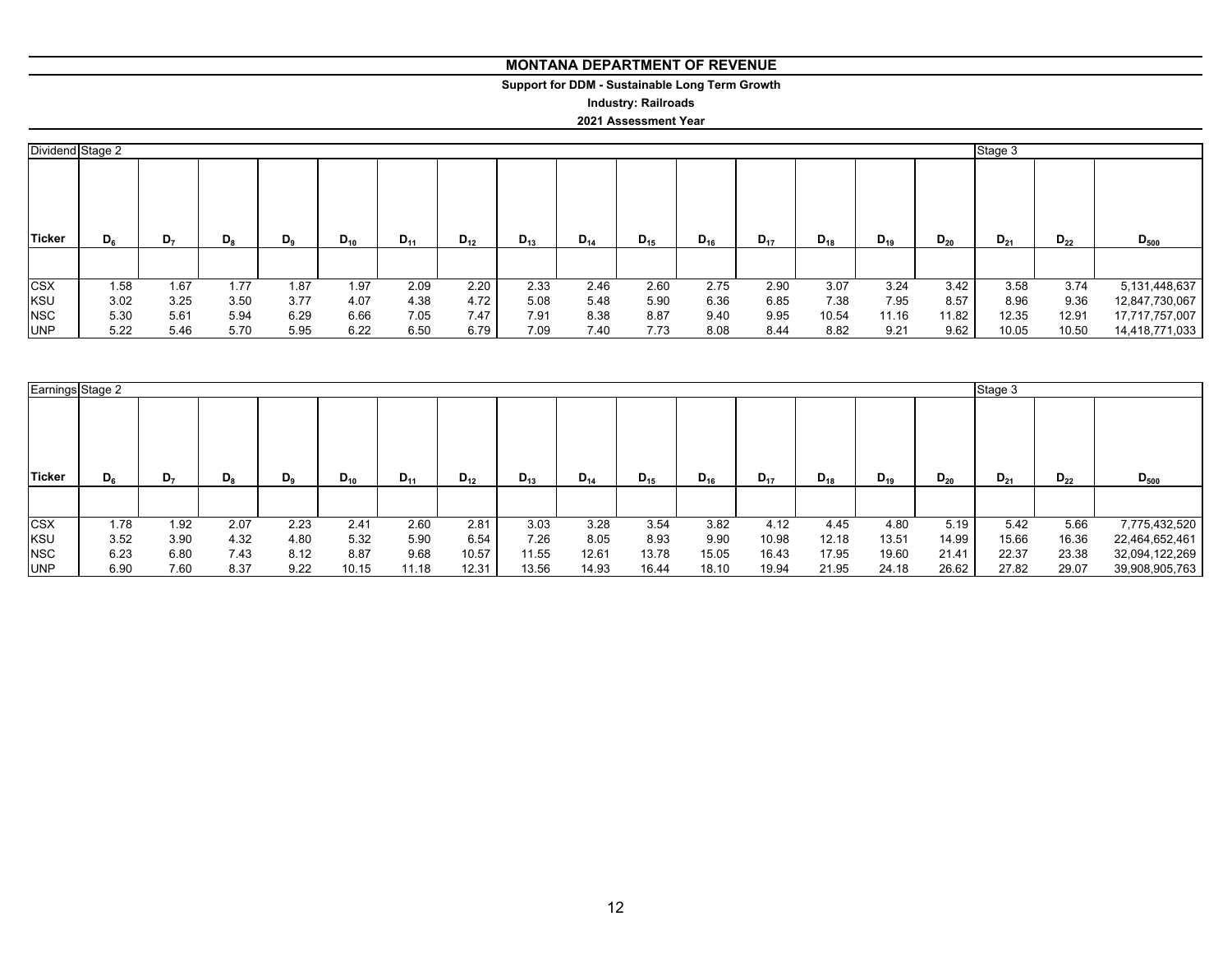# **Support for Yield Capitalization Rate - Debt Rating Industry: Railroads 2021 Assessment Year**

| A               | в                   | C               | D                | Е          | F              |
|-----------------|---------------------|-----------------|------------------|------------|----------------|
|                 |                     |                 |                  | Moody's    |                |
|                 |                     | <b>Industry</b> | <b>Financial</b> | Long Term  | <b>Numeric</b> |
| Ticker          | Company             | Group           | <b>Strength</b>  | Rating     | Rating         |
|                 |                     | Value Line      | Value Line       | Moodys.com |                |
|                 |                     |                 |                  |            |                |
| <b>CSX</b>      | CSX Corp.           | <b>RAILROAD</b> | $B++$            | Baa1       | 8              |
| <b>KSU</b>      | Kansas City South'n | <b>RAILROAD</b> | ΙA               | Baa2       | 9              |
| <b>NSC</b>      | Norfolk Southern    | <b>RAILROAD</b> | A+               | Baa1       | 8              |
| <b>UNP</b>      | Union Pacific       | <b>RAILROAD</b> | IA++             | Baa1       | 8              |
| Average         |                     |                 |                  |            | 8              |
| <b>Median</b>   |                     |                 |                  |            | 8              |
| High            |                     |                 |                  |            | 9              |
| Low             |                     |                 |                  |            | 8              |
| <b>Selected</b> |                     |                 |                  | Baa1       | 8              |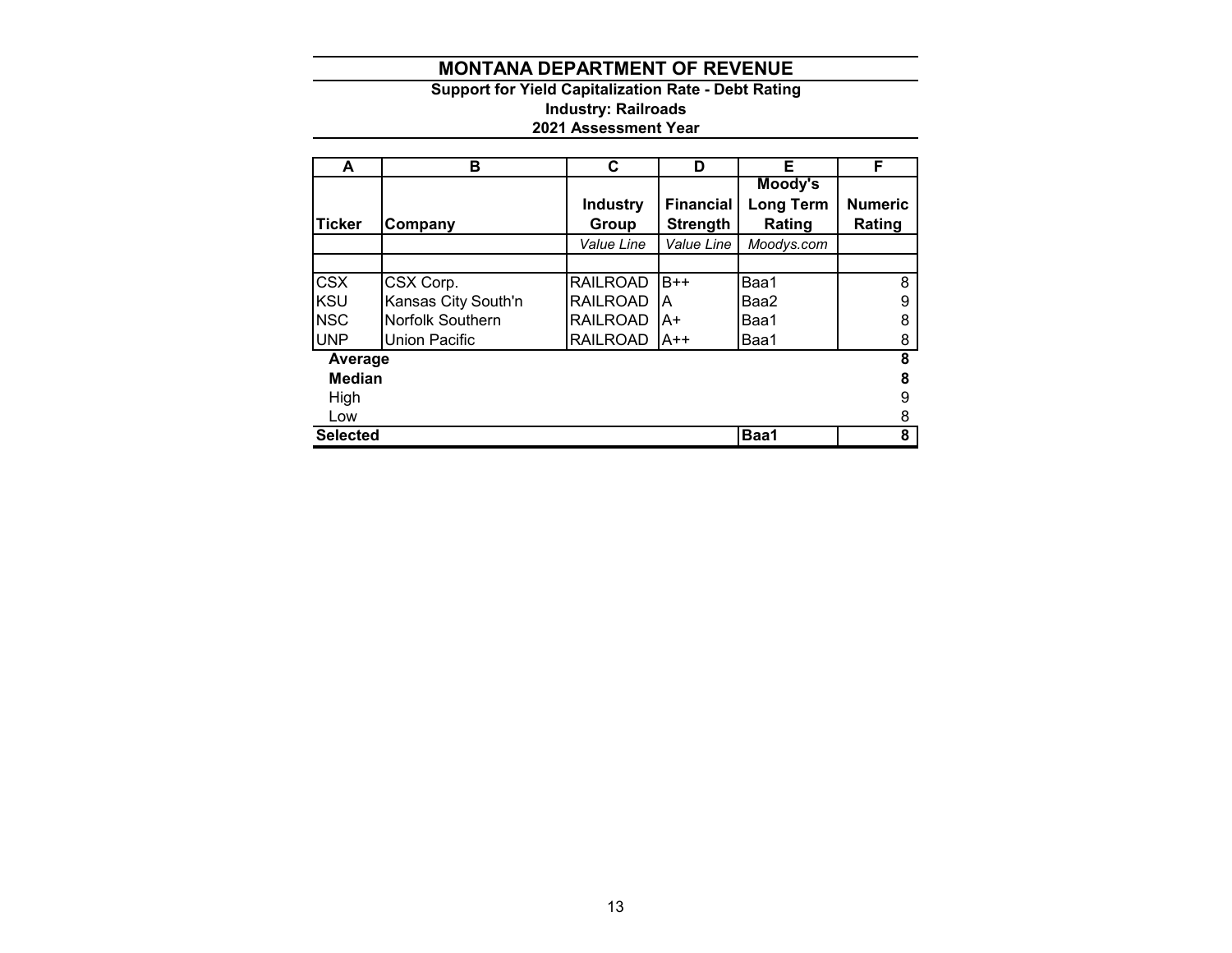**Support for Direct Capitalization - Equity Capitalization Rates**

**Industry: Railroads**

| 2021 Assessment Year |  |
|----------------------|--|
|                      |  |

| A          | в                   | C              | D                  |                         |                          | G     | н           |       |                         | n.            |                                                | м             | N                             | O                     |                                | Q           | R           |
|------------|---------------------|----------------|--------------------|-------------------------|--------------------------|-------|-------------|-------|-------------------------|---------------|------------------------------------------------|---------------|-------------------------------|-----------------------|--------------------------------|-------------|-------------|
|            |                     | End of<br>Year |                    |                         |                          |       | Ke          | Ke    |                         |               |                                                |               | Ke<br><b>Estimate</b><br>Cash | Ke<br><b>Estimate</b> |                                |             |             |
|            |                     | Closing        |                    |                         |                          |       | Estimate -  |       | Estimate - VL Historic  | <b>VL Est</b> |                                                | <b>VL Est</b> | <b>Flow</b>                   | Cash                  |                                | <b>Book</b> |             |
|            |                     | <b>Stock</b>   | <b>VL Historic</b> |                         | VL Historic   VL Est P/E |       | Earnings    |       |                         |               | Earnings   Cash Flow   Cash Flow   VL Historic | <b>P/CF</b>   | (Hist.                        |                       | <b>Flow (Est. Market Value</b> | Value       |             |
| Ticker     | Company             | Price          | <b>EPS</b>         | <b>VL Est EPS</b>       | <b>P/E Ratio</b>         | Ratio | (Hist. P/E) |       |                         |               | (Est. P/E) Per Share   Per Share   P/CF Ratio  | Ratio         | P(CF)                         | P(CF)                 | of Equity                      | of Equity   | <b>MTBR</b> |
|            |                     | Yahoo          |                    | Value Line   Value Line | C/D                      | C/E   | 1/F         | 1/G   | Value Line   Value Line |               | C/J                                            | C/K           | 1/L                           | 1/M                   | Price x Shrs                   | Value Line  | P/Q         |
| <b>CSX</b> | CSX Corp.           | 90.48          | 3.60               | 4.45                    | 25.13                    | 20.33 | 3.98%       | 4.92% | 6.05                    | 5.45          | 14.96                                          | 16.60         | 6.69%                         | 6.02%                 | 68,990                         | 11,848      | 5.82        |
| <b>KSU</b> | Kansas City South'n | 203.13         | 6.96               | 9.10                    | 29.19                    | 22.32 | 3.43%       | 4.48% | 11.09                   | 13.35         | 18.32                                          | 15.22         | 5.46%                         | 6.57%                 | 18,495                         | 4,057       | 4.56        |
| <b>NSC</b> | Norfolk Southern    | 236.65         | 9.25               | 11.35                   | 25.58                    | 20.85 | 3.91%       | 4.80% | 14.97                   | 14.00         | 15.81                                          | 16.90         | 6.33%                         | 5.92%                 | 59,659                         | 15,184      | 3.93        |
| <b>UNP</b> | Union Pacific       | 207.26         | 8.12               | 9.65                    | 25.53                    | 21.48 | 3.92%       | 4.66% | 11.49                   | 13.10         | 18.04                                          | 15.82         | 5.54%                         | 6.32%                 | 139,147                        | 16,958      | 8.21        |
| Average    |                     |                |                    |                         | 26.36                    | 21.25 | 3.81%       | 4.71% |                         |               | 16.78                                          | 16.14         | 6.00%                         | 6.21%                 |                                |             | 5.63        |
| Median     |                     |                |                    |                         | 25.55                    | 21.16 | 3.91%       | 4.73% |                         |               | 16.92                                          | 16.21         | 5.93%                         | 6.17%                 |                                |             | 3.93        |
| High       |                     |                |                    |                         | 29.19                    | 22.32 | 3.98%       | 4.92% |                         |               | 18.32                                          | 16.90         | 6.69%                         | 6.57%                 |                                |             | 5.82        |
| Low        |                     |                |                    |                         | 25.13                    | 20.33 | 3.43%       | 4.48% |                         |               | 14.96                                          | 15.22         | 5.46%                         | 5.92%                 |                                |             | 3.93        |
| Selected   |                     |                |                    |                         |                          |       |             | 4.35% |                         |               |                                                |               |                               | 6.10%                 |                                |             | 5.60        |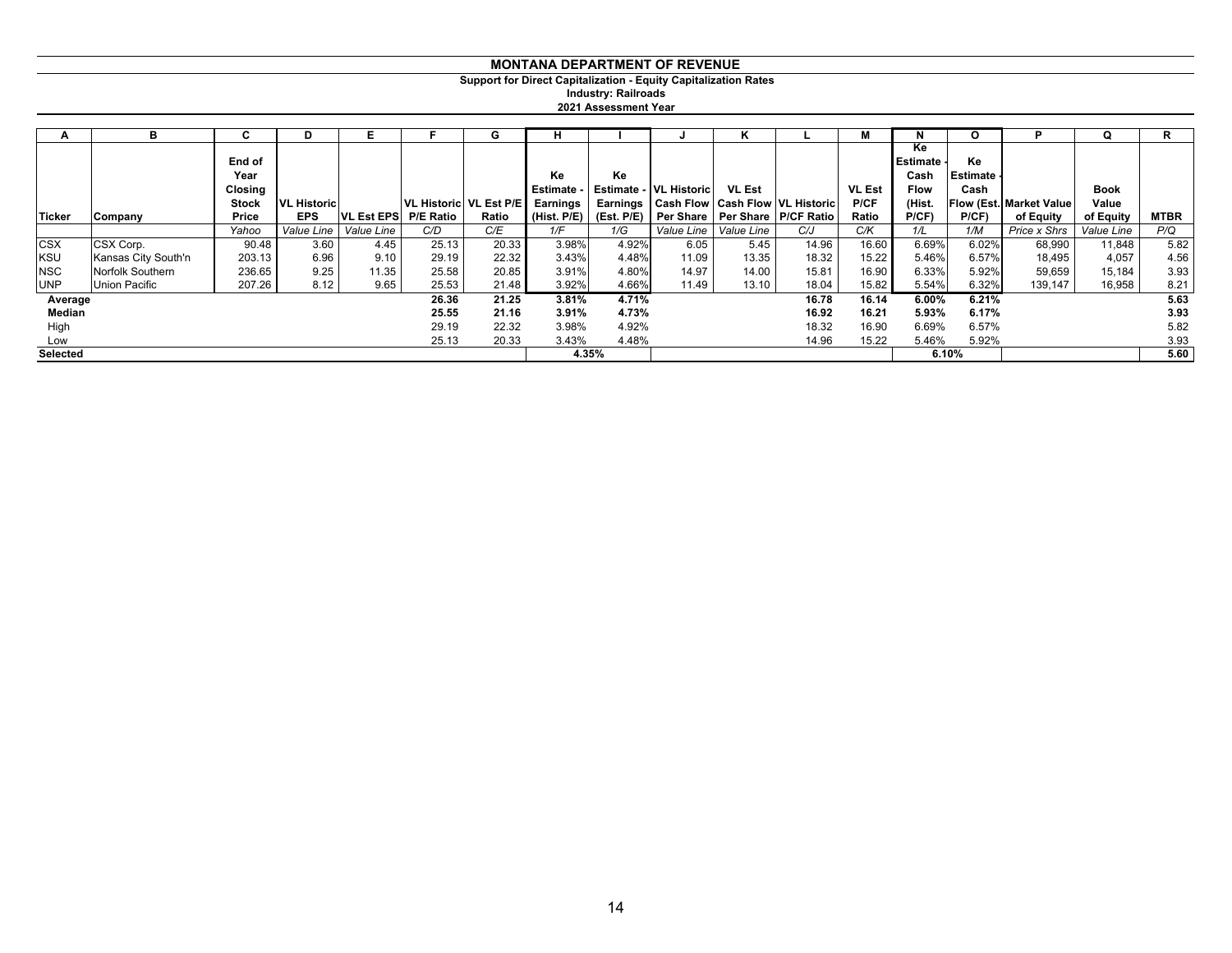# **Support for Direct Capitalization - Debt Capitalization Rate**

**Industry: Railroads**

**2021 Assessment Year**

# *(\$ in Millions)*

| A                    | В                   | C                   | D                    | F                    |                     | G                   | н                 |                      |             |
|----------------------|---------------------|---------------------|----------------------|----------------------|---------------------|---------------------|-------------------|----------------------|-------------|
|                      |                     | <b>Current Year</b> | <b>Previous Year</b> | <b>Previous Year</b> | <b>Current Year</b> | <b>Current Year</b> | Average           | <b>Current Yield</b> | <b>MTBR</b> |
| <b>Ticker</b>        | Company             | Interest Exp.       | <b>MV LT Debt</b>    | <b>BV LT Debt</b>    | <b>MV LT Debt</b>   | <b>BV LT Debt</b>   | <b>MV LT Debt</b> |                      |             |
|                      | Source              | 10-K                | 10-K                 | 10-K                 | 10-K                | 10-K                | $(D+F)/2$         | (C/H)                | (F/G)       |
| <b>CSX</b>           | CSX Corp.           | 754                 | 18,503               | 16,238               | 21,076              | 16,705              | 19,790            | 3.81%                | 1.26        |
| KSU                  | Kansas City South'n | 151                 | 3,536                | 3,246                | 4,369               | 3,771               | 3,952             | 3.82%                | 1.16        |
| <b>NSC</b>           | Norfolk Southern    | 625                 | 14,806               | 12,196               | 16,664              | 12,681              | 15,735            | 3.97%                | 1.31        |
| <b>UNP</b>           | Union Pacific       | 1,141               | 27,200               | 25,200               | 31,829              | 26,729              | 29,515            | 3.87%                | 1.19        |
| <b>All Companies</b> |                     | 2,671               |                      |                      | 73,938              | 59,886              | 68,991            | 3.87%                | 1.23        |
| Average              |                     |                     |                      |                      |                     |                     |                   | 3.87%                | 1.23        |
| <b>Median</b>        |                     |                     |                      |                      |                     |                     |                   | 3.84%                | 1.23        |
| High                 |                     |                     |                      |                      |                     |                     |                   | 3.97%                | 1.31        |
| Low                  |                     |                     |                      |                      |                     |                     |                   | 3.81%                | 1.16        |
| <b>Selected</b>      |                     |                     |                      |                      |                     |                     |                   | 3.85%                | 1.23        |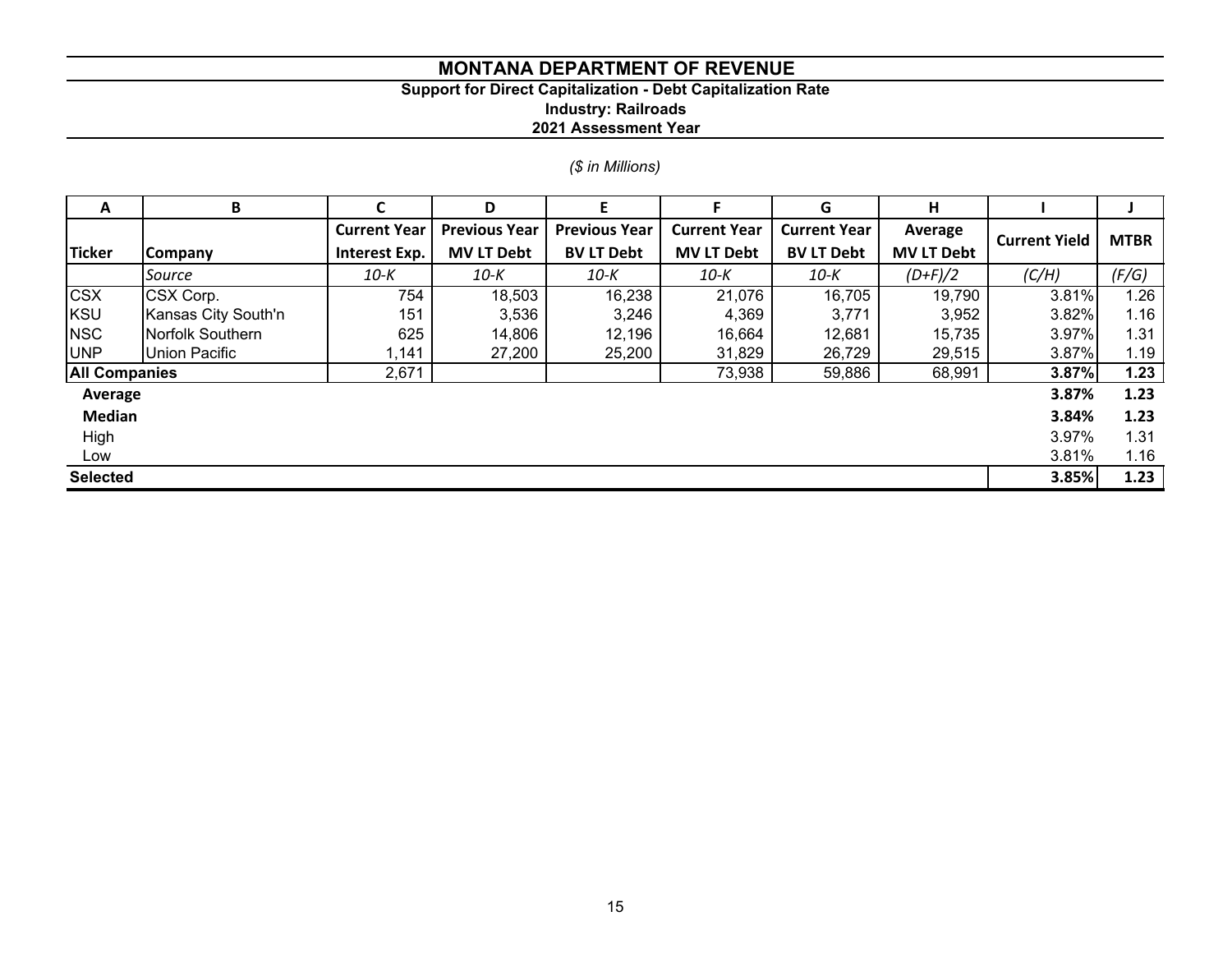# **MONTANA DEPARTMENT OF REVENUE Support of Stock Price - From YAHOO Finance Industry: Railroads 2021 Assessment Year**

|            |                     | <b>End of Period Closing Stock Price</b> |        |        |        |        |        |        |        |        |        |        |        |  |  |
|------------|---------------------|------------------------------------------|--------|--------|--------|--------|--------|--------|--------|--------|--------|--------|--------|--|--|
|            |                     |                                          |        |        |        |        |        |        | 10     |        | 12     | $\sim$ | 14     |  |  |
| A          | D                   | ~<br>u                                   | υ      |        |        | G      | н      |        |        | r      |        | м      | N      |  |  |
|            |                     |                                          |        |        |        |        |        |        |        |        |        |        |        |  |  |
|            |                     |                                          |        |        |        |        |        |        |        |        |        |        |        |  |  |
| Ticker     | Company             | Jan.                                     | Feb.   | Mar.   | Apr.   | May.   | Jun.   | Jul.   | Aug.   | Sep.   | Oct.   | Nov.   | Dec.   |  |  |
| <b>CSX</b> | CSX Corp.           | 75.11                                    | 69.32  | 56.57  | 65.39  | 70.67  | 69.10  | 70.68  | 75.76  | 77.22  | 78.48  | 89.53  | 90.48  |  |  |
| KSU        | Kansas City South'n | 166.64                                   | 148.85 | 125.63 | 129.30 | 149.08 | 147.86 | 170.64 | 180.76 | 179.56 | 175.28 | 185.26 | 203.13 |  |  |
| <b>NSC</b> | Norfolk Southern    | 203.44                                   | 178.17 | 143.28 | 167.92 | 174.97 | 173.27 | 189.69 | 209.75 | 212.22 | 207.39 | 235.06 | 236.65 |  |  |
| <b>UNP</b> | Union Pacific       | 174.86                                   | 155.75 | 138.26 | 156.64 | 166.51 | 166.67 | 170.89 | 189.71 | 195.05 | 175.55 | 202.19 | 207.26 |  |  |